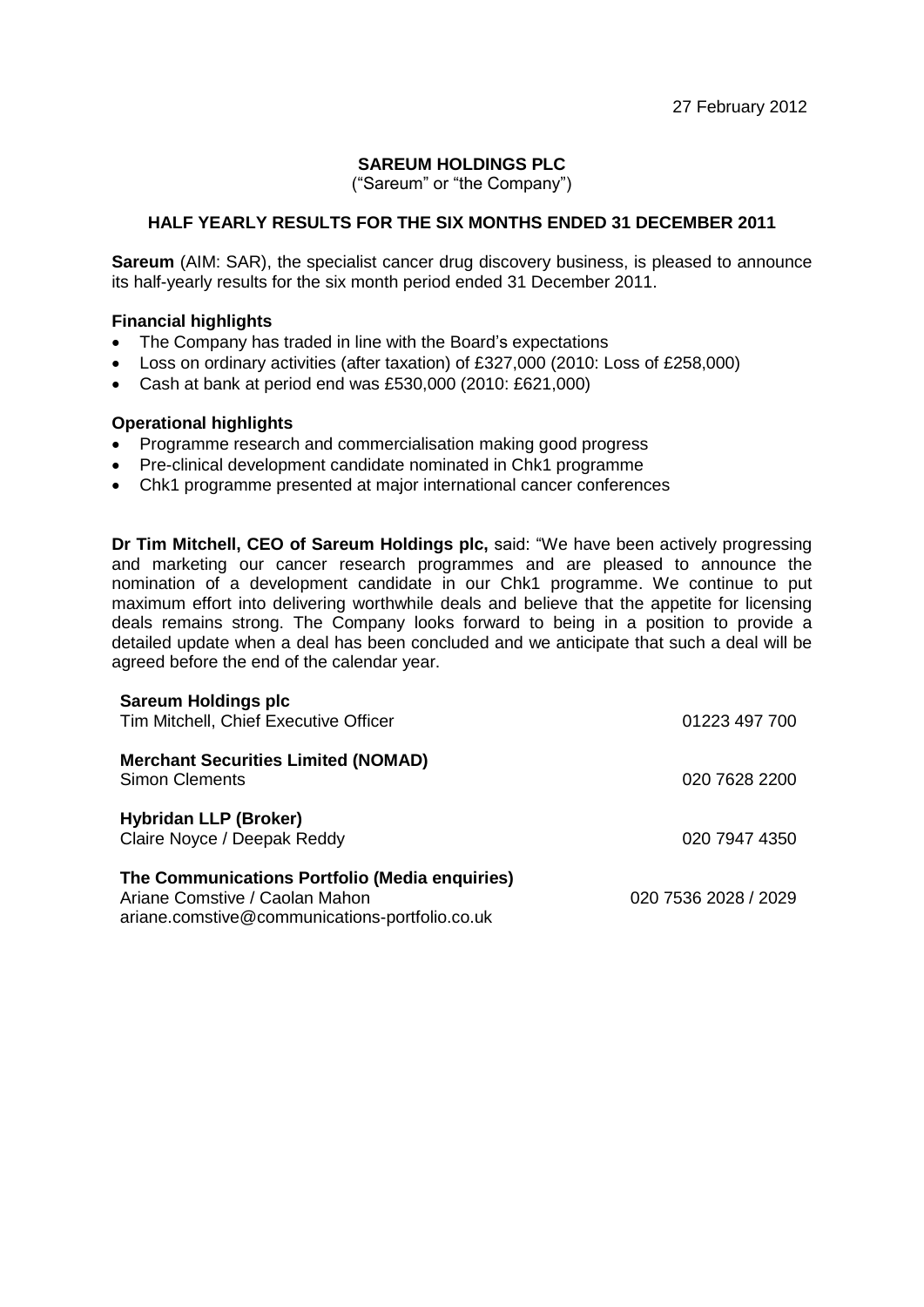### **Half-yearly results for the six months ended 31 December 2011**

# **Chairman and CEO's Statement**

The highlight of the period was the selection of the preclinical candidate compound from the Chk1 inhibitor programme which is run as a joint collaboration with The Institute of Cancer Research and Cancer Research Technology Ltd. The current research work on this programme has been undertaken by The Institute of Cancer Research or through outsourced programmes sponsored by Sareum. The best orally absorbed compounds from this programme have been submitted to a series of challenging studies *in-vitro* and in model systems. A comprehensive review of this data permitted the selection of the compound with the best all round characteristics. This compound has been submitted to further testing to determine its pharmacokinetic profiles and to generate pre-clinical safety data. This has been used to extend the dossier of information that is being provided to potential licensing partners for their consideration. Both development partners believe that a more complete data package will facilitate the process of agreeing advantageous licensing terms.

The Directors believe that the appetite for licensing deals remains strong, despite the current financial climate, and that a deal will be brokered before the calendar year end. The Executive Directors have been delegates and presenters at key conferences and biopartnering events throughout the period, providing opportunities to showcase the Company's technology and to present new information on all our drug discovery programmes. In particular, they provide a forum to meet with potential licensing partners for one to one discussions.

Good progress has also been made with our wholly-owned internal research programmes, arising from our SKIL<sup>®</sup> platform. The requirement here is to design new molecules using the data generated in test programmes to improve the performance of compounds against the kinase target. These studies measure the potency of a molecule and its specificity for the target with the aim being to improve potency and narrow the affinity for other targets. Greater specificity usually equates to less toxicity and greater potency means that smaller doses can be given, which itself can lead to reduced toxicity or provide the opportunity to use higher and more effective doses without reaching dose levels that would be toxic to the patient. The considerable experience of manipulating molecules to improve the important properties is a well-developed skill within the Sareum team. This improves the probability of successfully designing molecules with enhanced properties and minimises the trial and error approach such that we are able to derive the best return from the spend on compound synthesis and testing.

The Aurora+FLT3 programme is wholly owned by Sareum and continues to make good progress. We have two strong lead candidates and additional studies are in hand and planned to generate further data in order to select the pre-clinical development candidate. We shall then undertake some early stage pre-clinical studies to create a dossier of information sufficient to satisfy the initial requirements of potential licensees and partners. We are already talking to a number of interested parties and our aim for this programme would be to sign a co-development deal, which would enable the Company to negotiate a better license deal at a later stage when the clinical potential of the chosen compound can be better assessed. Potential revenue from a deal involving Chk1 could help fund this activity.

Progress continues with our Aurora+ALK programme. Compounds have been developed that are effective in reducing the proliferation of identifiable subsets of lung cancers, lymphomas and neuroblastomas where ALK is believed to be the driver of the tumour development. Work continues to develop compounds that can be delivered via the oral route, and that are effective against ALK variants that are resistant to the marketed ALK inhibitor, crizotinib (Xalkori).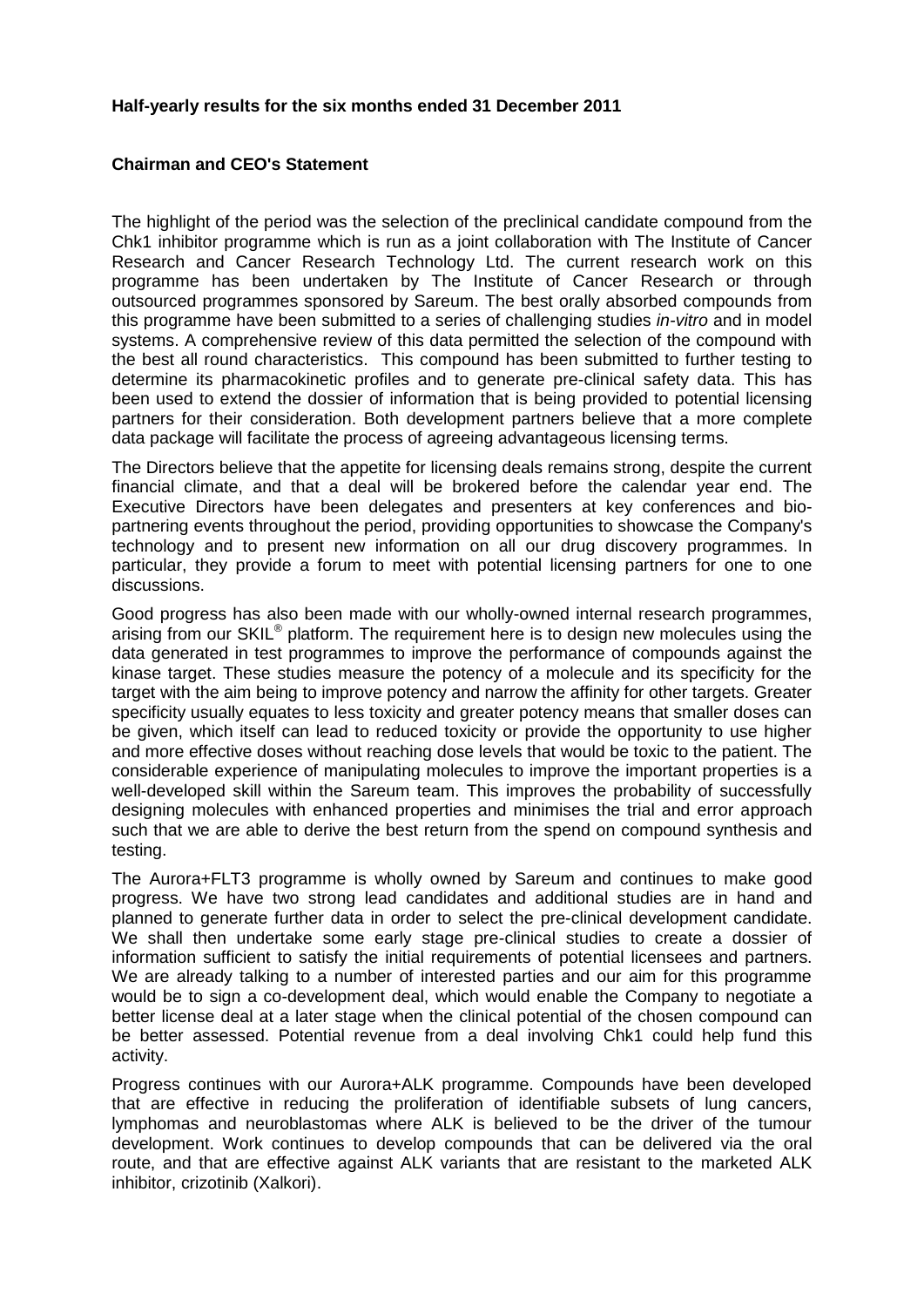Compounds generated in our TYK2 programme have shown initial efficacy in *in-vivo* models of multiple sclerosis and arthritis. These indications represent major opportunities since they are poorly served currently and represent unmet needs. Although the portfolio of data on the lead compounds needs to be expanded there is sufficient interest in this area from pharma companies to make early approaches worthwhile and a number of conversations are taking place with interested parties.

Additionally, a new programme, targeting tubulin polymerisation, has been identified from the continued screening of SKIL library compounds. Lead compounds act in a similar manner to the billion dollar selling taxane drugs, but have the advantageous potential of being deliverable via the oral route. These compounds are effective against a range of leukaemia and colon, lung, breast & prostate cancer cell lines.

It should be noted that major investment in these programmes will be required from a licensee or partner and until a significant body of clinical data has been built up the risk to the partner (and to Sareum) remains high. It usually takes a significant period of time to turn a discussion with an interested party into a multi-million dollar commitment and to agree the terms of a deal. The Company is unable to provide a detailed update until such time as a deal has been concluded and all parties agree that an announcement is required. Though there is a lack of more specific news, investors and interested parties should recognise that the Company is putting maximum effort into delivering worthwhile deals.

## **Financial review**

We ended the half year with net assets of £552,000, including £530,000 of cash in the bank. Loss (after taxation) for the period was £327,000 (2010: £258,000), the increase reflecting the increased R&D investment indicated in the Company's RNS announcement of 10 February 2011.

# **Outlook**

The Company is set to continue with its present structure and funding model since this is making the most effective use of available funds and resources to drive programmes forward rather than being used to build infrastructure. Revenues from early deals will be used to progress the in-house programmes and reduce the need to generate investment from shareholders. Commercial strategies in the Industry are constantly evolving as pharmaceutical companies review their priorities and the focus switches to different therapeutic areas and to different targets within those areas. However, oncology remains one of the most important therapeutic areas being pursued and Sareum's focus on a range of established and newer targets within this field provides some future proofing. In addition, the ability to move into other fields, additional to our oncology programmes, such as the potential of TYK2 inhibitors in multiple sclerosis and rheumatoid arthritis, opens further valuable opportunities.

The Directors believe that the opportunity to generate revenues and value from signing deals with pharmaceutical partners can be delivered and expect at least one such deal to be completed this calendar year.

**Chairman, Sareum Holdings plc CEO, Sareum Holdings plc**

**Dr Paul Harper Dr Tim Mitchell**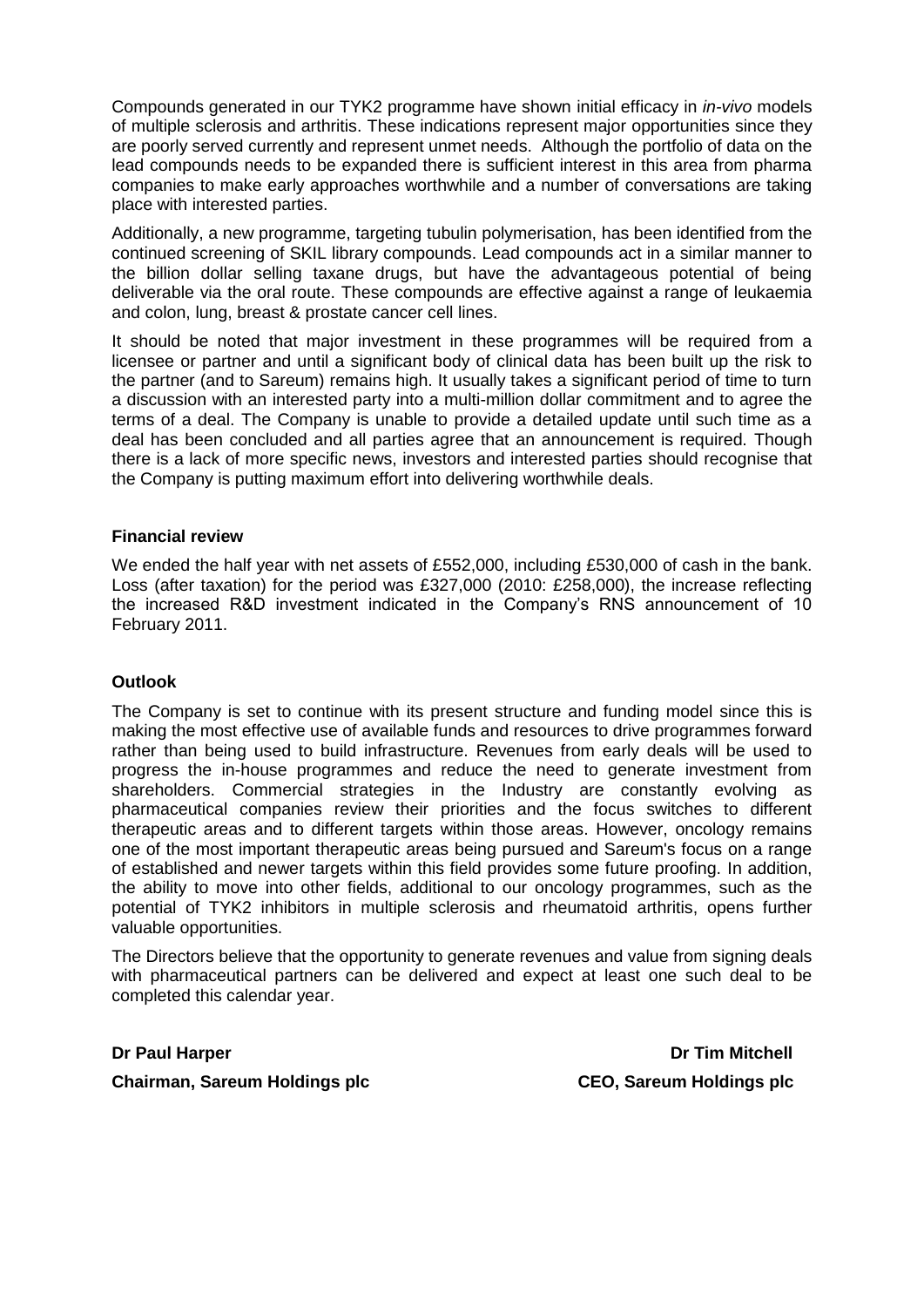**Consolidated Income Statement for the six months ended 31 December 2011**

|                                               | <b>Unaudited</b><br><b>Six months</b><br>ended<br>31 Dec 11<br>£'000 | <b>Unaudited</b><br><b>Six months</b><br>ended<br>31 Dec 10<br>£'000 | <b>Audited</b><br>Year ended<br>30 Jun 11<br>£'000 |
|-----------------------------------------------|----------------------------------------------------------------------|----------------------------------------------------------------------|----------------------------------------------------|
| <b>Revenue</b>                                |                                                                      |                                                                      |                                                    |
| Operating expenses                            | (361)                                                                | (283)                                                                | (638)                                              |
| <b>Operating loss</b>                         | (361)                                                                | (283)                                                                | (638)                                              |
| Finance income                                | 3                                                                    | 2                                                                    | 10                                                 |
| Loss before tax                               | (358)                                                                | (281)                                                                | (628)                                              |
| Tax                                           | 31                                                                   | 23                                                                   | 60                                                 |
| Loss on ordinary activities after<br>taxation | (327)                                                                | (258)                                                                | (568)                                              |
| Basic loss per share (pence)                  | (0.02)p                                                              | (0.02)p                                                              | (0.04)p                                            |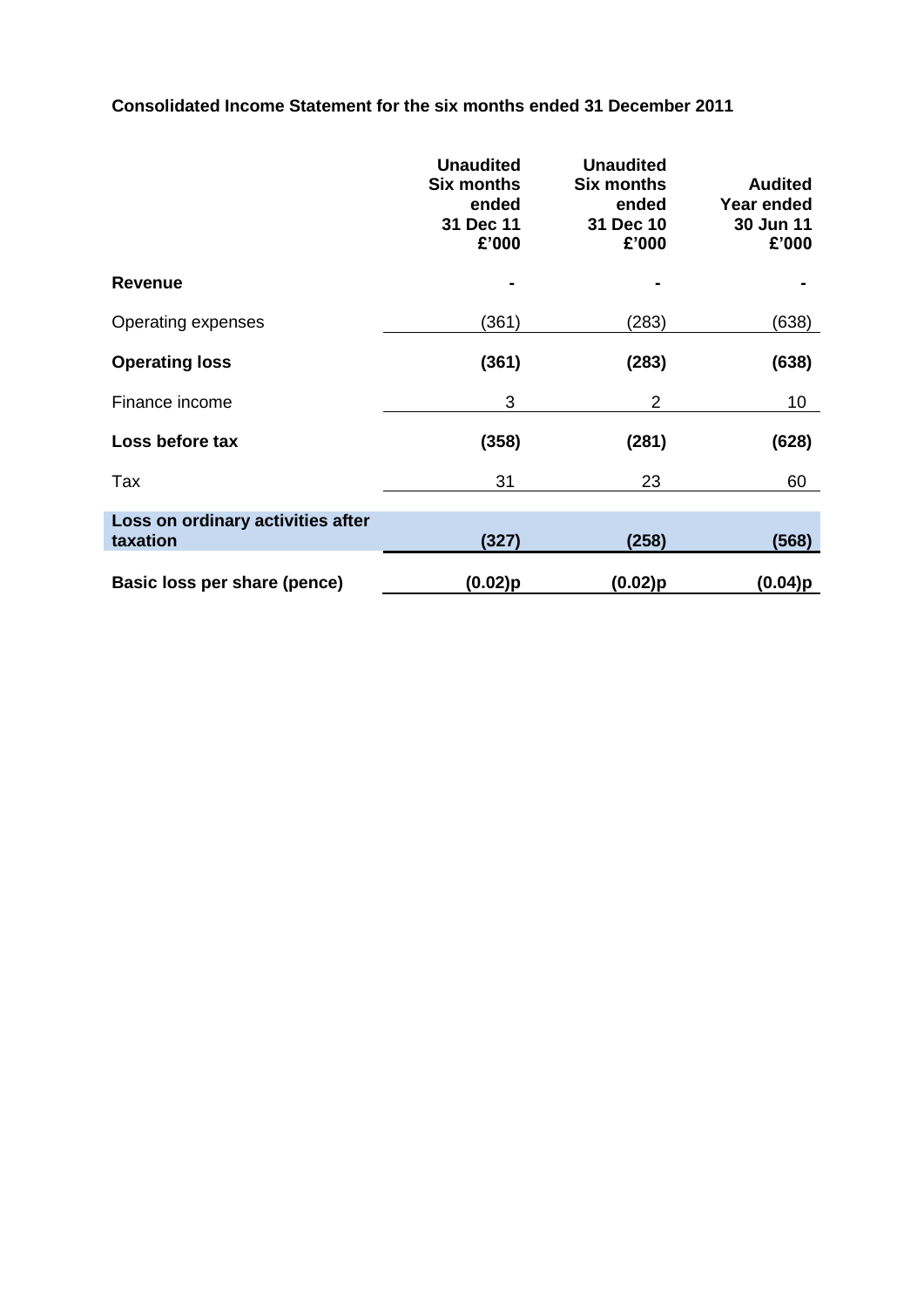# **Consolidated Balance Sheet as at 31 December 2011**

I

|                                                                                                                       | <b>Unaudited</b><br>As at<br>31 Dec 11<br>£'000 | <b>Unaudited</b><br>As at<br>31 Dec 10<br>£'000 | <b>Audited</b><br>As at<br>30 Jun 11<br>£'000 |
|-----------------------------------------------------------------------------------------------------------------------|-------------------------------------------------|-------------------------------------------------|-----------------------------------------------|
| <b>Non-current assets</b><br>Intangible assets<br>Property, plant and equipment                                       | 1                                               | 1<br>1                                          | 1                                             |
|                                                                                                                       | 1                                               | $\overline{2}$                                  | 1                                             |
| <b>Current assets</b><br><b>Debtors</b><br>Tax receivable<br>Cash and cash equivalents                                | 26<br>86<br>530<br>642                          | 34<br>86<br>621<br>741                          | 41<br>60<br>871<br>972                        |
| Creditors: amounts due within one<br>year                                                                             | (91)                                            | (44)                                            | (97)                                          |
| <b>Net current assets</b>                                                                                             | 551                                             | 697                                             | 875                                           |
| <b>Net assets</b>                                                                                                     | 552                                             | 699                                             | 876                                           |
| <b>Equity</b><br>Called-up share capital<br>Share premium<br>Retained earnings<br>Share-based compensation<br>reserve | 363<br>6,902<br>(6, 744)<br>31                  | 350<br>6,444<br>(6, 107)<br>12                  | 363<br>6,902<br>(6, 417)<br>28                |
| <b>Total equity</b>                                                                                                   | 552                                             | 699                                             | 876                                           |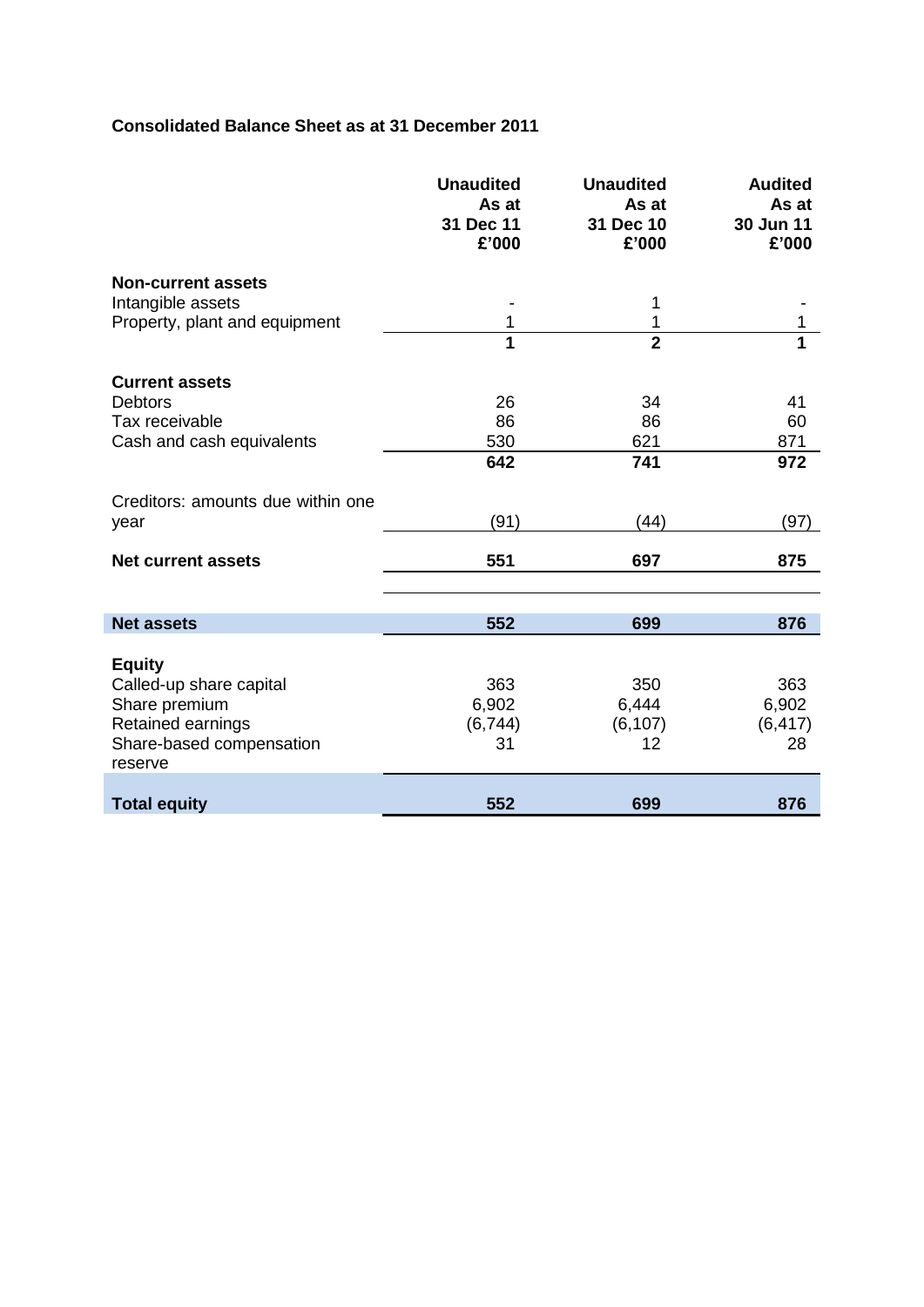**Consolidated Statement of changes in equity for the six months ended 31 December 2011**

|                                                                                                                                                        | <b>Share</b><br><b>Capital</b><br>£'000 | <b>Share</b><br><b>Premium</b><br>£'000 | <b>Retained</b><br><b>Loss</b><br>£'000 | Share-<br>based<br>compen-<br>sation<br>reserve<br>£'000 | <b>Total</b><br>£'000     |
|--------------------------------------------------------------------------------------------------------------------------------------------------------|-----------------------------------------|-----------------------------------------|-----------------------------------------|----------------------------------------------------------|---------------------------|
| As at 30 June 2010 (Audited)<br>Issue of share capital (net)<br>Loss for the period<br>Share-based compensation<br>reserve                             | 294<br>56                               | 6,078<br>366                            | (5, 849)<br>(258)                       | 12                                                       | 523<br>422<br>(258)<br>12 |
| <b>December</b><br>2010<br>As<br>at<br>31<br>(Unaudited)<br>Issue of share capital (net)<br>Loss for the period<br>Share-based compensation<br>reserve | 350<br>13                               | 6,444<br>458                            | (6, 107)<br>(310)                       | 12<br>16                                                 | 699<br>471<br>(310)<br>16 |
| As at 30 June 2011 (Audited)<br>Loss for the period<br>Share-based compensation<br>reserve                                                             | 363                                     | 6,902                                   | (6, 417)<br>(327)                       | 28<br>3                                                  | 876<br>(327)<br>3         |
| 31<br><b>December</b><br>2011<br>As at<br>(Unaudited)                                                                                                  | 363                                     | 6,902                                   | (6, 744)                                | 31                                                       | 552                       |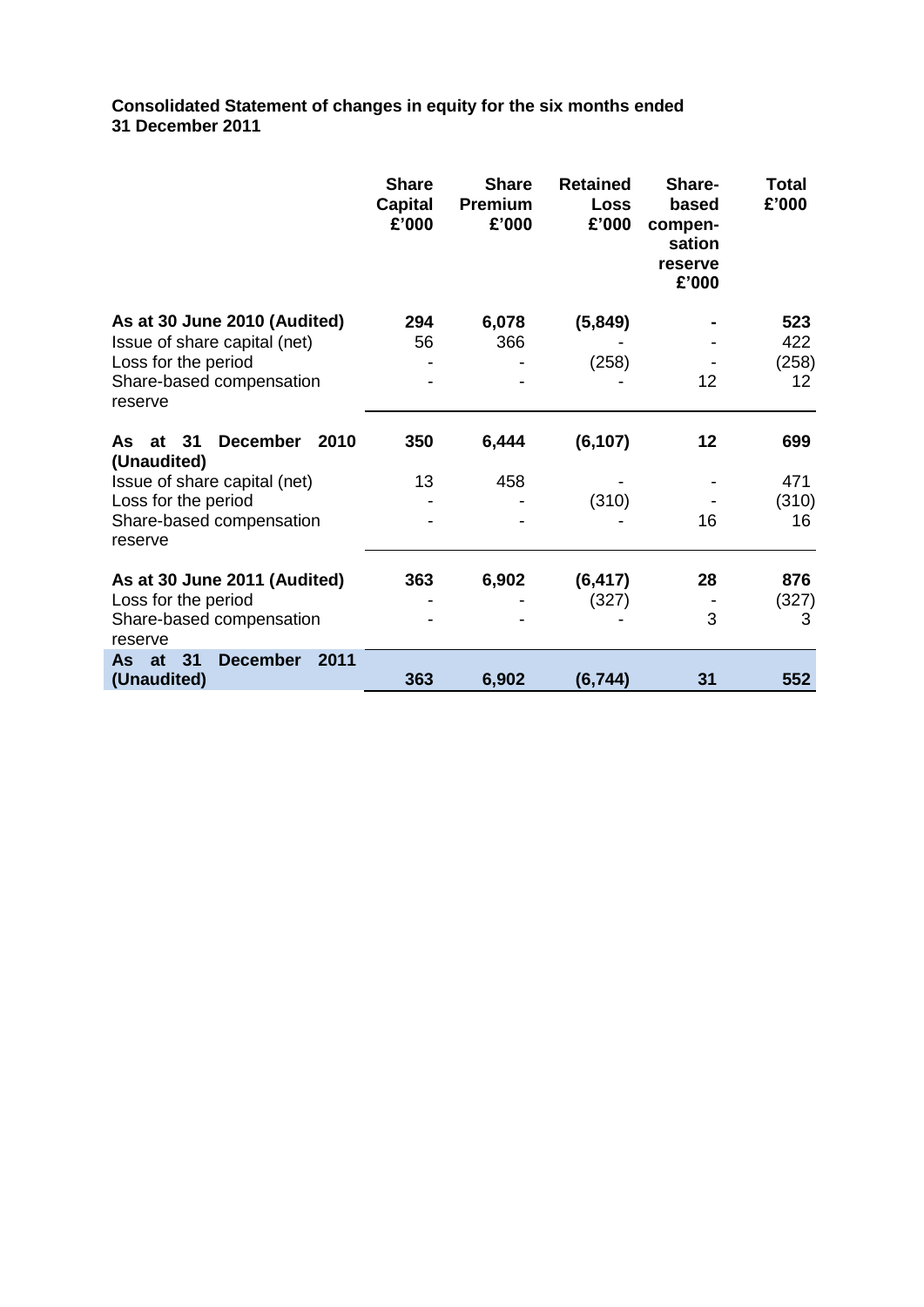# **Consolidated Cash Flow Statement for the six months ended 31 December 2011**

|                                                                   | <b>Unaudited</b><br><b>Six Months</b><br>ended<br>31 Dec 11<br>£'000 | <b>Unaudited</b><br><b>Six Months</b><br>ended<br>31 Dec 10<br>£'000 | <b>Audited</b><br>Year ended<br>30 Jun 11<br>£'000 |
|-------------------------------------------------------------------|----------------------------------------------------------------------|----------------------------------------------------------------------|----------------------------------------------------|
| Net cash flow from operating activities<br>Continuing operations: |                                                                      |                                                                      |                                                    |
| Loss before tax                                                   | (358)                                                                | (281)                                                                | (628)                                              |
| Depreciation charges                                              |                                                                      |                                                                      | 1                                                  |
| Share-based compensation charge                                   | 3                                                                    | 12                                                                   | 28                                                 |
| Finance income                                                    | (3)                                                                  | (2)                                                                  | (10)                                               |
|                                                                   | (358)                                                                | (271)                                                                | (609)                                              |
| Decrease/(Increase) in trade and other<br>receivables             | 15                                                                   | (8)                                                                  | (14)                                               |
| Decrease in trade and other payables                              | (6)                                                                  | (53)                                                                 |                                                    |
| Cash generated from operations                                    | (349)                                                                | (332)                                                                | (623)                                              |
| Tax received                                                      | 5                                                                    | 12                                                                   | 74                                                 |
| Net cash from operating activities                                | (344)                                                                | (320)                                                                | (549)                                              |
| Cash flows from investing activities<br>Interest received         | 3                                                                    | $\overline{2}$                                                       | 10                                                 |
| Net cash from investing activities                                | 3                                                                    | $\mathbf 2$                                                          | 10                                                 |
| <b>Cash flows from financing activities</b><br>Share issue        |                                                                      | 56                                                                   | 69                                                 |
| Share premium on share issue                                      |                                                                      | 366                                                                  | 824                                                |
| Net cash from financing activities                                |                                                                      | 422                                                                  | 893                                                |
| (Decrease)/Increase in cash and equivalents                       | (341)                                                                | 104                                                                  | 354                                                |
| Cash and equivalents at start of period                           | 871                                                                  | 517                                                                  | 517                                                |
| Cash and equivalents at end of period                             | 530                                                                  | 621                                                                  | 871                                                |